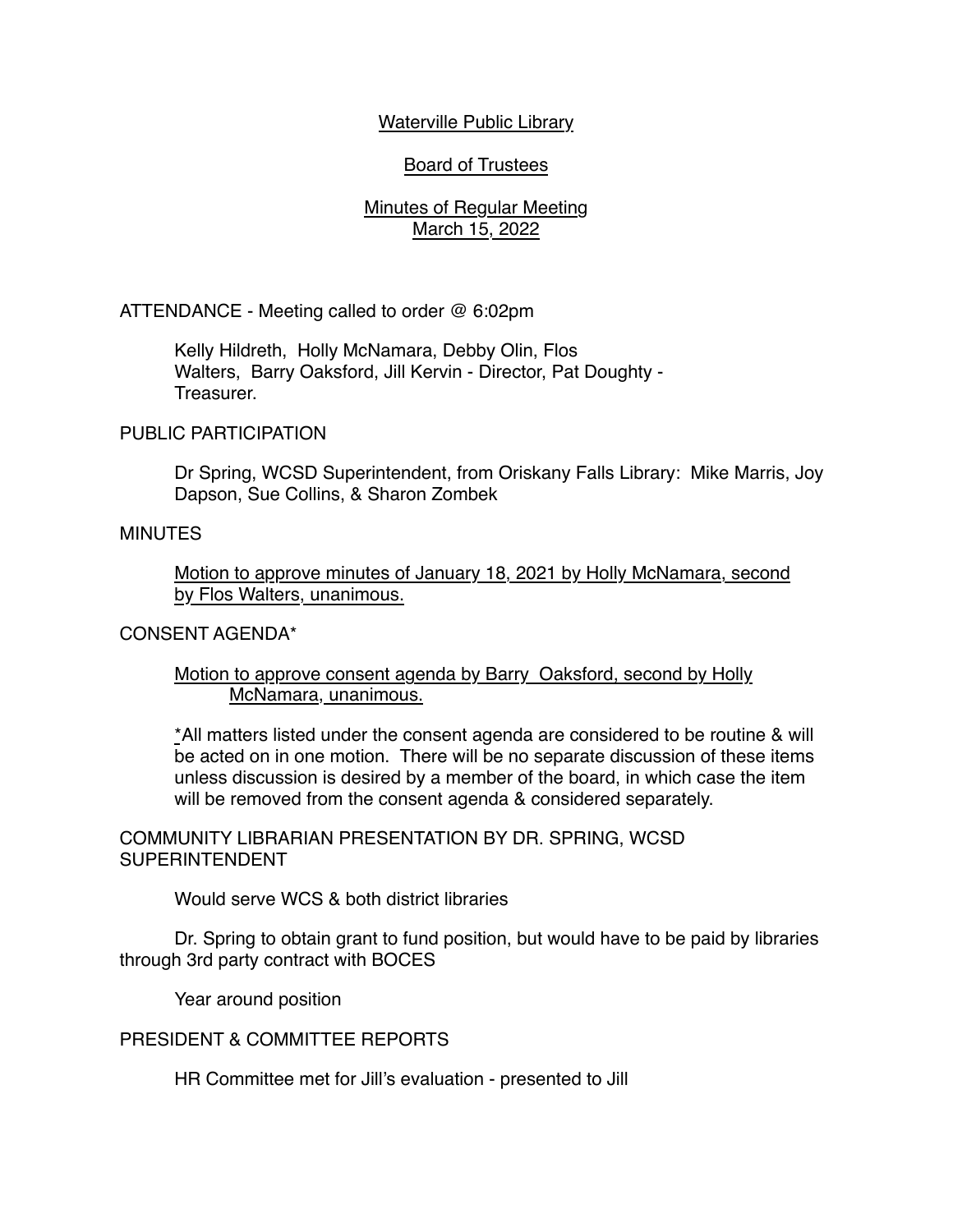FINANCIAL REPORT - 2022-2023 Budget reviewed by Pat

Motion to approve property tax levy to \$228,711 for fiscal year 2022-2023 by Flos Walters, second by Barry Oaksford, unanimous .

Motion to accept budget as approved by Flos Walters, second by Barry Oaksford, unanimous.

Grant for \$17, 808 for Automatic doors & replacing lower bank of windows.

Barton Fund Grant for exterior repairs & paint.

Construction Grant for White St.

Carpet increase in price - Bob Treen to provide new estimate.

# DIRECTOR'S REPORTS

a. Circulation, Program Reach, Outreach

1) Numbers up from 2019.

2) People excited to be back.

- b. Staffing Update.
	- 1) Youth Services Madden Barnes starting mid-May full-time position \$15/hr
	- 2) Briana Dangler will replace Elliot when he leaves as Library Clerk.

Motion to approve Madden Barnes to Youth Services Position & Briana Dangler as clerk by Barry Oaksford, second by Holly McNamara, unanimous.

- c. Building Updates
	- 1) Geothermal/NP Environmental

NYSERTA has grant to fund with 10 buildings participating - Jill will work on this.

d. Community Foundation mini-grant recipient for Creative Media Lab

1) Applied & received \$2,323 for Media Lab Computer

ITEMS FOR ACTION OR DISCUSSION